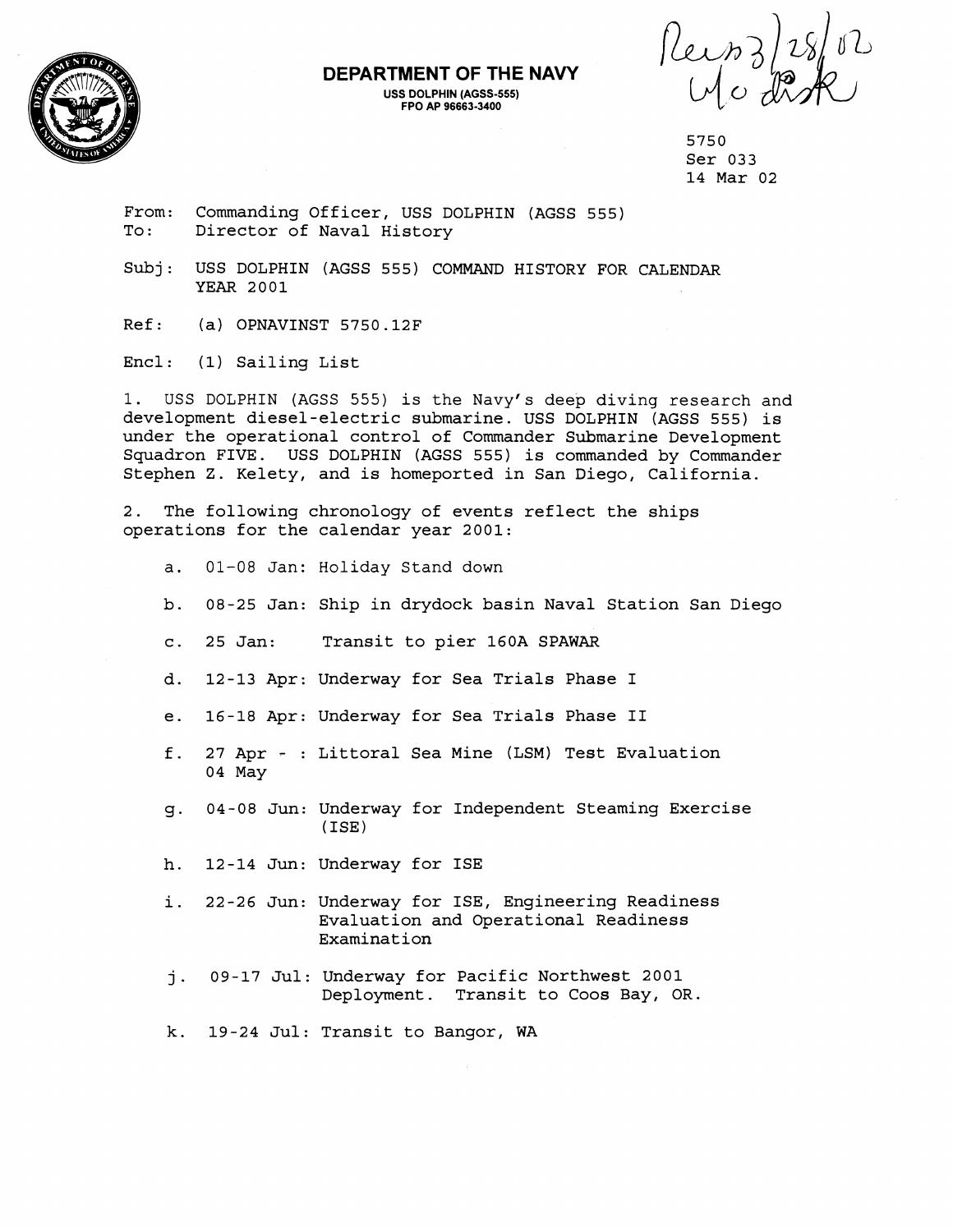- Subj: USS DOLPHIN (AGSS 555) COMMAND HISTORY FOR CALENDAR YEAR 2000:
	- 1. 30-31 Jul: Transit to Nanoose Canada
	- m. 01 Aug: Underway for Applied Research Laboratories (ARL) Broad Band Sonar testing (Nanoose, Canada) .
	- n. 07 Aug: Underway for ARL Broad Band Sonar testing (Nanoose, Canada) .
	- 0. 09 Aug: Underway for Navigation System testing (Nanoose, Canada) .
	- p. 1OAug: Underway for Navigation System testing (Nanoose, Canada) .
	- q. 13 Aug: Underway for ARL Broad Band Sonar testing (Nanoose, Canada) .
	- s. 17 Aug: Underway for ARL Broad Band Sonar testing (Nanoose, Canada) .
	- t. 20-21 Aug: Transit to Bangor, WA.
	- u. 23-27 Aug: Transit to Coos Bay, OR.
	- v. 28 Aug : Transit to San Diego, CA. Deployment ends. 04 Sep
	- w. 26-27 Sep: Underway for SEAWEB 2001 Sensor Evaluation.
	- x. 06-09 Nov: Underway for Commanding Officers Discretionary Time (CODT).
	- y. 14-21 Nov: Underway for Littoral Airborne Sensor-Hyperspectral (LASH) testing.
	- z. 27-29 Nov: Underway for CODT.

3. USS DOLPHIN (AGSS 555) completed another successful year receiving the Battle "E", Engineering "E", Damage Control "DC",<br>Deck Seamanship "D", Navigation Red/Green "N", Medical "M" and the Communications "C". The ship participated in several exercises and tests aimed at developing more effective means of detection and defense against enemy diesel submarines in the littoral environment. She also played a key role in numerous anti-diesel torpedo experiments and evaluations. The ship finished the third and final restricted availability in the fifth overhaul cycle, completing needed maintenance and upgrades to